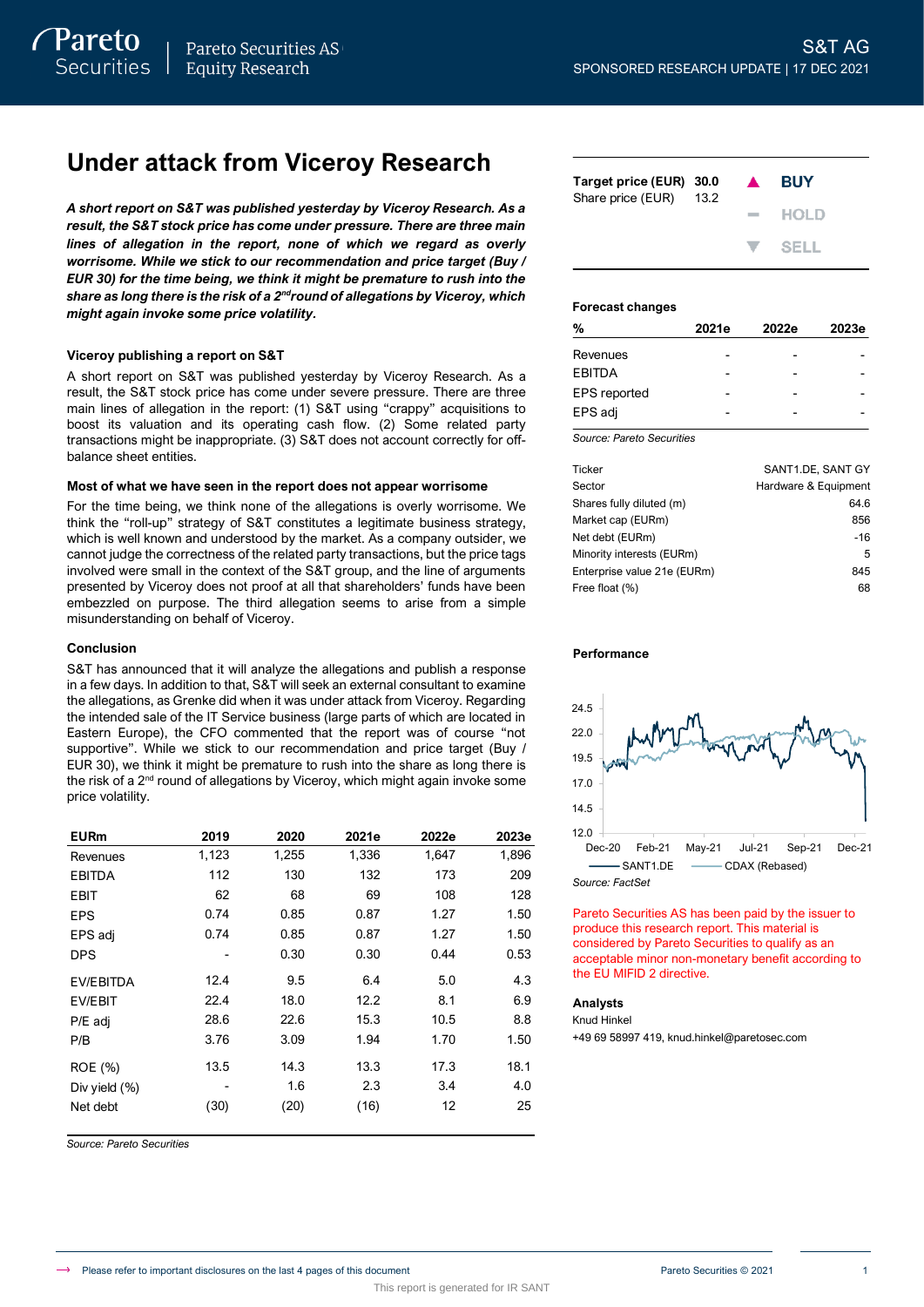# **What's in the report?**

A short report on S&T (SANT-DE) was published yesterday by Viceroy Research. The stock has come under severe pressure. After looking through the report, our conclusions are as follows:

There are three main lines of allegation in the report.

## **First allegation: S&T using "crappy" acquisitions to boost its valuation and its operating cash flow**

The first one relates to the fact that SANT frequently acquires "bad" business cheaply, typically at multiples of 0.5x sales, and then profits from the fact that the capital market implicitly values these assets with the same multiple as the SANT share  $(-1x)$  sales before today's report) after the closing. Frequently, these targets face negative revenue growth in the years after acquisition. This is because these acquisitions are made in "fire-sale" environments because the acquired companies are facing problems like regulatory headwinds or the loss of major customers. Examples include Kapsch TrafficCom, that was said to be involved into a corruption scandal and therefore lost its only customer. Moreover, Viceroy reports on cases of tender manipulation, data leakages, the sale of surveillance solutions to state clients, and the revocation of licenses among the businesses that have been acquired by S&T subsequently.

Moreover, the report says that S&T very quickly monetizes the accounts receivables of acquired companies through factoring and thus "inflates" its operating cash flow as it leaves the accounts payables untouched.

### Our first take:

Overall, we struggle to see a big problem here. The "roll-up" approach of SANT and its goal to squeeze working capital from its targets is well known and understood by the market, part of the investment case and, in my opinion, a legitimate strategy.

Of course, the quality of the targets is apparently poor on average, and these companies have in many cases been "cheap for a reason", obviously. I guess not many investors knew about the precise nature of problems that the acquired targets faced. However, S&T pointed out that only some employees of the subsidiary bought in Romania faces an investigation by governmental authorities.

On the other hand, we think the research reports ignores the fact that the value of a "bad" business can increase under the roof of bigger organization as costs can be cut, overhead functions can be shared etc. In some areas, the author apparently remained at the surface with the analysis, as the report criticizes that revenue per employee have shrunk from EUR 231k to EUR 220k in 2020 within the S&T group – this is exactly what happens when you buy turnaround cases. Moreover, this is actually a good number for a company offering IT Service in nearshore locations: Well-respected IT Service company GFT Technologies for instance realized only EUR 73k per employee in 2020. Blue chip company SAP earned EUR 266k per employee in 2020, so we think Viceroy is misguided to say that it can't be a legitimate tech business if you earn "only" EUR 220k per employee annually.

## **Second allegation: Some related party transactions might be inappropriate**

Among others, Viceroy points to the acquisition of Xtro IT Solutions GmbH in 2020 for EUR 2.8m from two former Kontron employees (Kontron = core of today's SANT). Then both employees left the GmbH in 2015, bought Xtro.de from the GmbH, founded a Xtro AG, which was then bought again by SANT in 2017 for EUR 2.5m. Moreover, it mentions two further related party transactions, of which one led to a loss of EUR 229k for S&T ("Funworld") and another involved the payment of EUR 1.5m to a former Kontron manager and shareholder of S&T for a company called "Roding Embedded".

### S&T comment and our first take:

S&T explained to us that the two Xtro transactions need to be seen in isolation. While Xtro IT Solutions GmbH was active in the field of IT security solutions, the Xtro AG was active in IT Service. Also, the asset bought from the former Kontron manager, which was said to have not been a related party of S&T at the time, is viewed as valuable. Overall, we believe that the price tags involved were small in the context of the S&T group, and the line of arguments presented by Viceroy does not proof at all that shareholders' funds have been embezzled on purpose.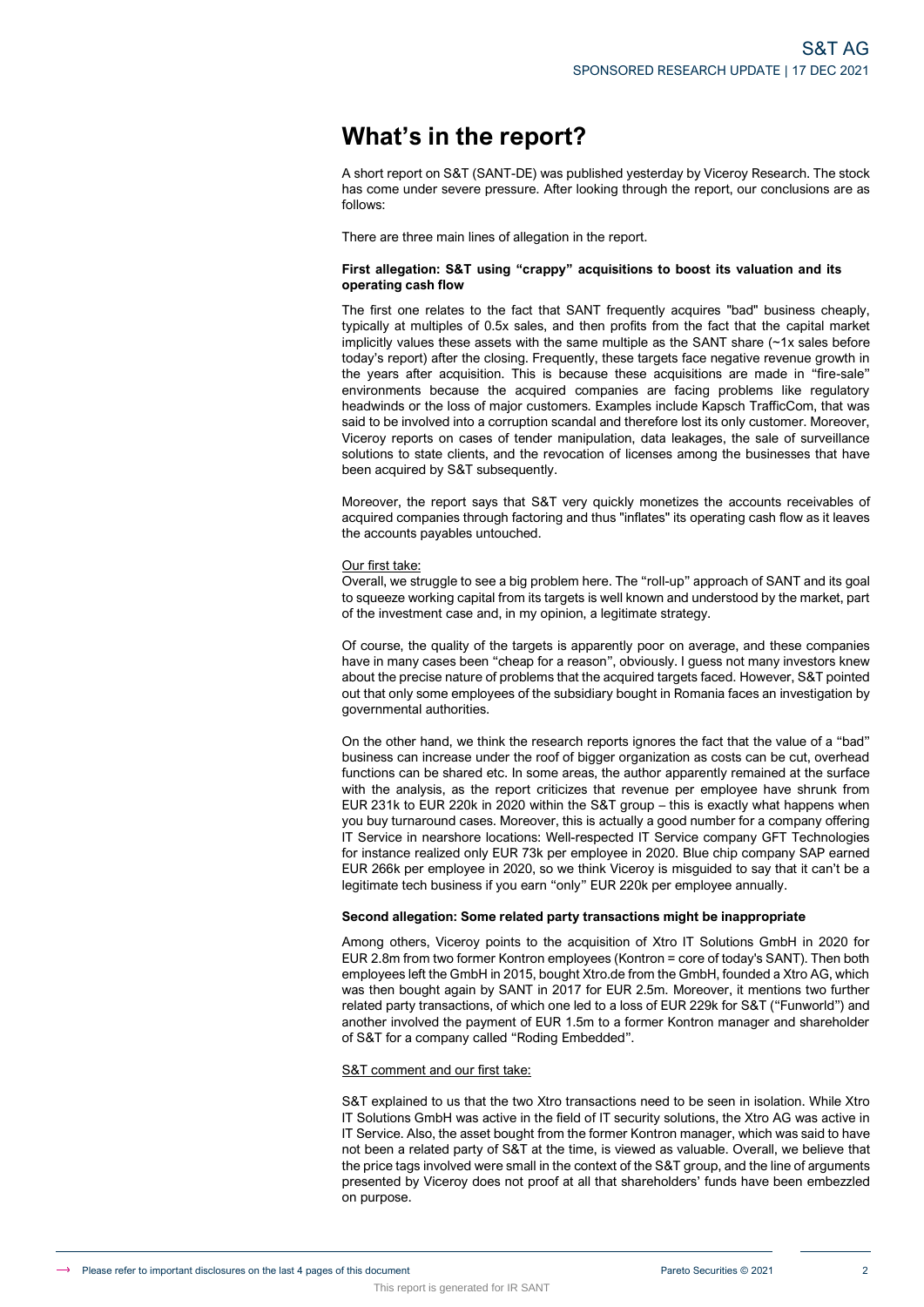## **Third allegation: S&T does not account correctly for off balance-sheet entities**

Viceroy believes that some minority holdings, that do not appear in the FY report of SANT, have substantial business (>EUR 100m p.a.) in "high-risk" jurisdictions (e.g., Ukraine, China), selling military and surveillance technology to state customers. The allegation is that (1) either the profits from these transactions are withheld from SANT shareholders as SANT reports zero income from these participations or (2) or they are wrongly operating under the S&T logo. In detail, these entities are owned by a company named SandT holding incorporated in Cyprus, that is jointly owned by S&T and a company called Stotens Finance, which is controlled by a former S&T employee. Moreover, the entities in the SandT Holding were said to face criminal cases, too (circumvention of tender regulations, overcharging of projects). The relationship between S&T AG and SandT involves another potentially inappropriate third-party transaction as S&T sold S&T Mold srl to SandT in 2011 for EUR 320k and bought it back three years later for EUR 1,600k in 2014.

### S&T comment and our first take:

This report is generated for IR SANT

This allegation seems to arise from a misunderstanding on behalf of Viceroy as the respective business units have already been sold in 2008, at the time granting the buyers the right to use the S&T trademark in these markets for a small fee, according to S&T. This practice will be terminated by S&T soon, too, we understand. Also, the participation in the SandT Holding will end soon, according to the CFO.

### Conclusion

All in, the entire report from Viceroy comprises only 12 pages plus appendix and we are under the impression that it does not reach the quality and depth of the report in other cases, e.g. Grenke. The allegations seem to mix up facts and practices which look dubious at first glance with business practices, that might not be to the liking of every investor, but are legitimate. In any case, these accusations are in no way comparable to the Wirecard fraud, where entire business areas simply did obviously not exist.

S&T has published a statement in the meantime, saying that it is currently "in the process of analyzing the report in detail" which will take some time, as "some of the allegations concern old events from the time before the current management of S&T AG and have no connection with either the current management or S&T AG itself". In addition to that, S&T will seek an external consultant to examine the allegations.

Moreover, it confirmed the current guidance for the financial year 2021 and said that "with the exception of S&T Romania, where there are investigations against several market participants for alleged price fixing in award procedures, no legal proceedings have been initiated against any company of the S&T Group by the competent authorities.

Regarding the intended sale of the IT Service business (large parts of which are located in Eastern Europe), the CFO commented that the report was of course "not supportive". Nonetheless, the Eastern European activities and related legal risk would have in the focus of a buyer's DD anyway, so the report has probably not that much of an impact.

For the time being, we see no reason to change our recommendation or price target (buy / EUR 30). Notwithstanding, we believe that it might be risky to build up sizeable new positions immediately as Viceroy is known for frequently presenting a  $2<sup>nd</sup>$  round of allegations, after the company's rebuttal has been published, which might again invoke some price volatility. Hannes Niederhauser bought 10k of S&T shares in the afternoon of December the  $16<sup>th</sup>$ , though.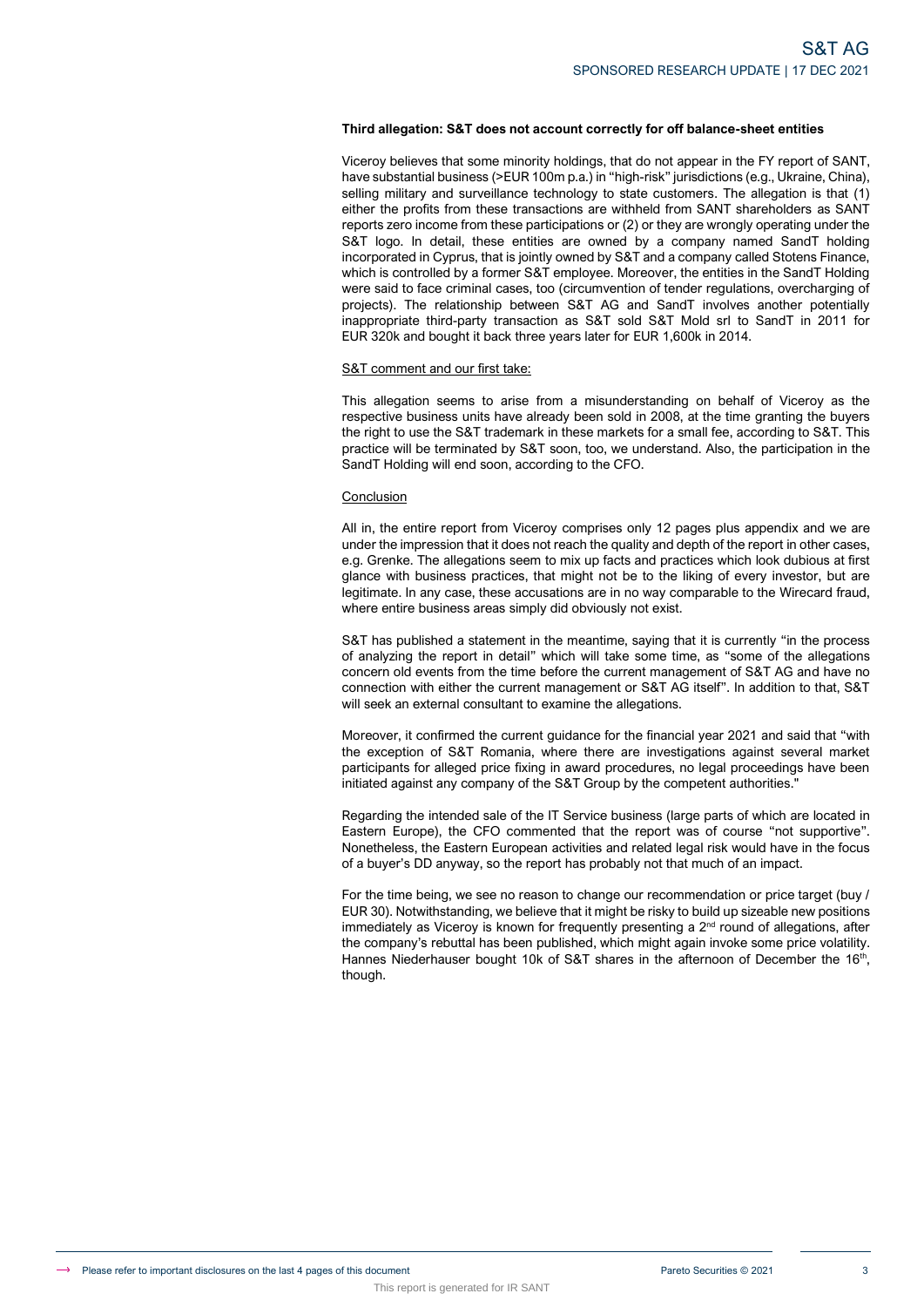## **At a glance**

| <b>Business Units</b>                              | <b>IT Services</b>                                                                                                                                                                                                                                                                                                                                                                                                                                                                                                                                                                                                                          |                                                                                                                                                                                                                                                                                                                                                                                                                                     |                                                                                                                  | <b>IoT Solutions Europe</b>                                                                                                                                                          |                                                                                                                                                                                                                                                                                                                                                                            |                                                                                                         | <b>IoT Solutions America</b>                                                                                                                                   |                                                                                         |
|----------------------------------------------------|---------------------------------------------------------------------------------------------------------------------------------------------------------------------------------------------------------------------------------------------------------------------------------------------------------------------------------------------------------------------------------------------------------------------------------------------------------------------------------------------------------------------------------------------------------------------------------------------------------------------------------------------|-------------------------------------------------------------------------------------------------------------------------------------------------------------------------------------------------------------------------------------------------------------------------------------------------------------------------------------------------------------------------------------------------------------------------------------|------------------------------------------------------------------------------------------------------------------|--------------------------------------------------------------------------------------------------------------------------------------------------------------------------------------|----------------------------------------------------------------------------------------------------------------------------------------------------------------------------------------------------------------------------------------------------------------------------------------------------------------------------------------------------------------------------|---------------------------------------------------------------------------------------------------------|----------------------------------------------------------------------------------------------------------------------------------------------------------------|-----------------------------------------------------------------------------------------|
|                                                    |                                                                                                                                                                                                                                                                                                                                                                                                                                                                                                                                                                                                                                             |                                                                                                                                                                                                                                                                                                                                                                                                                                     |                                                                                                                  |                                                                                                                                                                                      |                                                                                                                                                                                                                                                                                                                                                                            |                                                                                                         |                                                                                                                                                                |                                                                                         |
| Products/<br>applications                          | IT services to a broad range of enterprises. Managed<br>services. Operates according to the Plan - Build - Run<br>Principle. Plans to reduces share of hardware business.                                                                                                                                                                                                                                                                                                                                                                                                                                                                   |                                                                                                                                                                                                                                                                                                                                                                                                                                     |                                                                                                                  | Solutions in the areas of loT and Industry 4.0,<br>combining hardware, middleware and services.<br>Markets served are in Europe and Asia.                                            |                                                                                                                                                                                                                                                                                                                                                                            |                                                                                                         | Embedded hardware and software solutions<br>focussing on aviation, transport and<br>communication.                                                             |                                                                                         |
| <b>Customers</b>                                   | Small and mid-sized enterprises in DACH and Eastern<br>European region                                                                                                                                                                                                                                                                                                                                                                                                                                                                                                                                                                      |                                                                                                                                                                                                                                                                                                                                                                                                                                     |                                                                                                                  | Industrial applications such as industrial automation,<br>medical technologies, infotainment, energy<br>industry, and public transportation. Core is the<br>former Kontron business. |                                                                                                                                                                                                                                                                                                                                                                            |                                                                                                         | Communications and aviation customers                                                                                                                          |                                                                                         |
| Market share/<br>positioning                       | Below 1% in SANT's footprint                                                                                                                                                                                                                                                                                                                                                                                                                                                                                                                                                                                                                |                                                                                                                                                                                                                                                                                                                                                                                                                                     |                                                                                                                  | Below 1% in SANT's footprint                                                                                                                                                         |                                                                                                                                                                                                                                                                                                                                                                            |                                                                                                         | Only reasonable data from SANT's prospectus<br>reveals market share for Advantech of 8%,<br>Siemens 6% and ADLINK of 3% in the European<br>Economic Area (EWR) |                                                                                         |
| <b>Drivers</b>                                     | Outsourcing and cost cutting main drivers for GDP-like<br>growth for SANT in IT Services.                                                                                                                                                                                                                                                                                                                                                                                                                                                                                                                                                   |                                                                                                                                                                                                                                                                                                                                                                                                                                     |                                                                                                                  | Connectivity of devices and increased need for<br>IoT.                                                                                                                               | secure platforms in M2M, smart metering and other<br>applications drive market growth and innovation in                                                                                                                                                                                                                                                                    | System-on-a-chip, enhanced software solutions and<br>infotainment, medical and transportation segments. | niche but customized solutions in the automation,                                                                                                              |                                                                                         |
| <b>Main competitors</b>                            | Bechtle, Cancom, HPE, IBM, Accenture, Adesso,<br>Capgemini, Atos and other IT services companies                                                                                                                                                                                                                                                                                                                                                                                                                                                                                                                                            |                                                                                                                                                                                                                                                                                                                                                                                                                                     |                                                                                                                  | Check Point Software, Intel, FireEye, Imperva,<br>Secunet, Compugroup, Vitec Software AB<br>Siemens, Itron, IBM, Cisco, ABB                                                          | Smart Energy: Landis & Gyr, Schneider Electric,                                                                                                                                                                                                                                                                                                                            |                                                                                                         | Advantech, ADLINK, Siemens, Beckhoff and<br>Radisys                                                                                                            |                                                                                         |
| <b>Entry barriers/</b><br>competitive<br>advantage | High personnel and R&D intensive business, especially in IT Services (personnel) and Embedded Systems (R&D/pre-financing). SANT has high economies of<br>scale/scope once embedded products are developed and software products included . SANT has a low cost base (c. 50% of workforce is located in low cost<br>Eastern European countries), highly outsourced production to Foxconn and Ennoconn in China and Canada respectively, a strong customer retention effort (e.g.<br>trying to become single source supplier for automotive, industrial, aerospace and energy sector), only embedded and smart metering supplier and services |                                                                                                                                                                                                                                                                                                                                                                                                                                     | provider with a strong Eastern European production footprint, strong IP portfolio.                               |                                                                                                                                                                                      |                                                                                                                                                                                                                                                                                                                                                                            |                                                                                                         |                                                                                                                                                                |                                                                                         |
| <b>Strategy &amp;</b><br><b>Guidance</b>           | Strategy:<br>(I) Support growth by frequent acquisitions, esp. turnarounds at low multiples.<br>II) Benefit from megatrends (increased device and machine connectivity, security/firewall<br>requirements, outsourcing)<br>(III) Increase the share of proprietary software in IoT solutions.<br>(IV) Cross-selling.<br>(V) Concentrate on embedded solutions (i.e.combine hard- and software.)                                                                                                                                                                                                                                             |                                                                                                                                                                                                                                                                                                                                                                                                                                     |                                                                                                                  |                                                                                                                                                                                      | Revenues:<br>y/y<br><b>EBITDA</b><br>margin                                                                                                                                                                                                                                                                                                                                | <b>Guidance (10/2021)</b><br>EUR 1,330-1,400m<br>11.6%<br>EUR 133-140m<br>10.0%                         | PASe<br>EUR 1336m<br>11.7%<br><b>EUR 132m</b><br>9.6%                                                                                                          | <b>Consensus</b><br><b>EUR 1367m</b><br>8.9%<br><b>EUR 135m</b><br>9.9%                 |
| 2020                                               | Sales (EURm)<br>1255<br>y/y                                                                                                                                                                                                                                                                                                                                                                                                                                                                                                                                                                                                                 | <b>EBITDA (EURm)</b><br>Margin                                                                                                                                                                                                                                                                                                                                                                                                      | 130<br>10.4%                                                                                                     |                                                                                                                                                                                      | EBIT adj. (EURm)<br>Margin                                                                                                                                                                                                                                                                                                                                                 | 69<br>5.5%                                                                                              | Sales 5Y hist, CAGR                                                                                                                                            | 22%                                                                                     |
| Sales & EBIT<br><b>Split</b>                       | Sales split by region<br>39%<br>26%<br>Germany<br>Austria<br>Row                                                                                                                                                                                                                                                                                                                                                                                                                                                                                                                                                                            | 109<br>North America<br>Eastern Europe & Russia                                                                                                                                                                                                                                                                                                                                                                                     | Sales split by division<br>11%<br>419<br>48%<br>■ IT Services<br>loT Solutions Europe<br>I IoT Solutions America | 51%                                                                                                                                                                                  | <b>EBITDA split by division</b><br>11%<br>38%<br><b>TE Services</b><br>loT Solutions Europe<br>loT Solutions America                                                                                                                                                                                                                                                       | 2,000<br>9.1%<br>1,600<br>1,200<br>800<br>991<br>400<br>$\Omega$<br>$20^{18}$<br>Group                  | Group financial<br>10.4% 9.9%<br>9.9%<br>1,255<br>123<br>2020<br>2022e                                                                                         | 12%<br>10.5% 11.0%<br>10%<br>8%<br>6%<br>.896<br>4%<br>2%<br>0%<br><b>EBITDA</b> margin |
| Shareholder<br>structure &<br>management           | CEO<br><b>Hannes Niederhauser</b><br>CEO (since 2011)<br>computing.                                                                                                                                                                                                                                                                                                                                                                                                                                                                                                                                                                         | • Hannes Niederhauser joined the<br>company in 2011 as CEO. Following his<br>studies in electrical engineering at the<br>Graz University of Technology, the<br>Austrian-born manager worked as a<br>developer of microchips and in the<br>embedded computer segment. Prior he<br>has been the main shareholder and<br>CEO of Kontron AG from 1999 to 2007,<br>which became the world's largest<br>provider in the field of embedded | CFO                                                                                                              | <b>Richard Neuwirth</b><br>CFO (since 2013)<br>jurisprudence and business<br>company's CFO.                                                                                          | • Richard Neuwirth has degrees in<br>administration. He began his career as a<br>lawyer working for a Vienna-based firm.<br>He joined S&T in 2006, and has held a<br>variety of management positions at it,<br>with these including managing director<br>of S&T Bulgaria and country manager<br>and sales director of S&T Austria. As of<br>July 2013, Neuwirth became the | 8%<br>Free Float                                                                                        | <b>Shareholder structure</b><br>■ Ennoconn Corp. ■ AGI                                                                                                         | 27%                                                                                     |
| # of employees<br><b>FY 2020</b>                   |                                                                                                                                                                                                                                                                                                                                                                                                                                                                                                                                                                                                                                             |                                                                                                                                                                                                                                                                                                                                                                                                                                     |                                                                                                                  | 6,067                                                                                                                                                                                |                                                                                                                                                                                                                                                                                                                                                                            |                                                                                                         |                                                                                                                                                                |                                                                                         |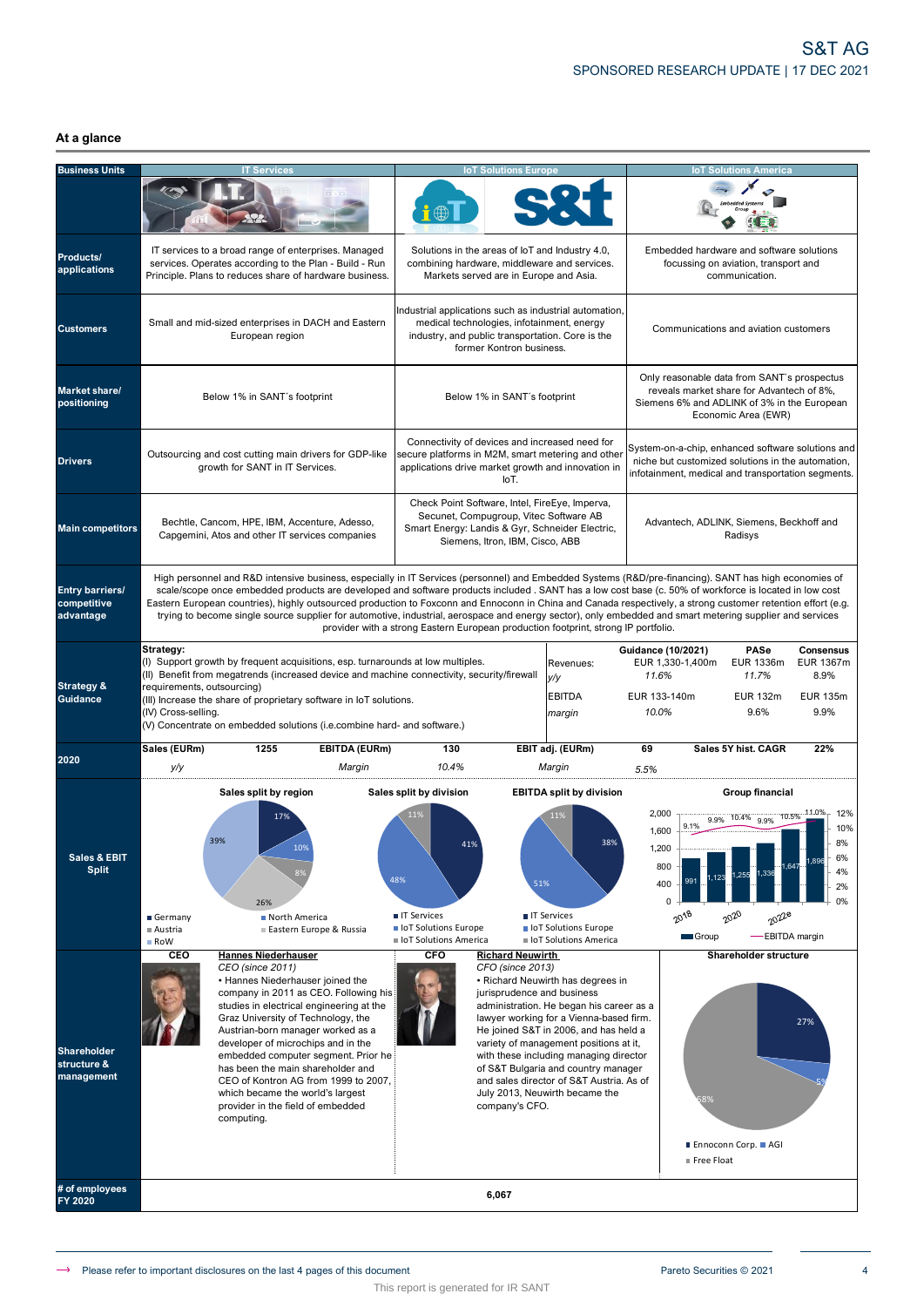| PROFIT & LOSS (fiscal year) (EURm)   | 2016         | 2017                     | 2018                     | 2019                     | 2020                     | 2021e                    | 2022e                    | 2023e   |
|--------------------------------------|--------------|--------------------------|--------------------------|--------------------------|--------------------------|--------------------------|--------------------------|---------|
| <b>Revenues</b>                      | 504          | 882                      | 991                      | 1,123                    | 1,255                    | 1,336                    | 1,647                    | 1,896   |
| <b>EBITDA</b>                        | 34           | 68                       | 91                       | 112                      | 130                      | 132                      | 173                      | 209     |
| Depreciation & amortisation          | (10)         | (26)                     | (29)                     | (50)                     | (61)                     | (63)                     | (65)                     | (81)    |
| <b>EBIT</b>                          | 24           | 42                       | 62                       | 62                       | 68                       | 69                       | 108                      | 128     |
| Net interest                         | (4)          | (6)                      | (5)                      | (8)                      | (8)                      | (10)                     | (9)                      | (9)     |
| Other financial items                | $\centerdot$ | $\overline{\phantom{a}}$ | $\overline{\phantom{a}}$ | $\overline{\phantom{a}}$ | $\overline{\phantom{a}}$ | $\overline{\phantom{a}}$ | $\overline{a}$           |         |
| Profit before taxes                  | 20           | 35                       | 56                       | 54                       | 61                       | 60                       | 99                       | 118     |
| Taxes                                | 0            | (6)                      | (8)                      | (5)                      | (6)                      | (4)                      | (17)                     | (21)    |
| Minority interest                    | (6)          | (7)                      | (3)                      | (0)                      | 1                        | $\overline{\phantom{a}}$ | $\overline{\phantom{a}}$ |         |
| Net profit                           | 15           | 23                       | 45                       | 49                       | 56                       | 56                       | 82                       | 97      |
| EPS reported                         | 0.33         | 0.43                     | 0.70                     | 0.74                     | 0.85                     | 0.87                     | 1.27                     | 1.50    |
| <b>EPS adjusted</b>                  | 0.31         | 0.43                     | 0.70                     | 0.74                     | 0.85                     | 0.87                     | 1.27                     | 1.50    |
| <b>DPS</b>                           | 0.10         | 0.13                     | 0.16                     |                          | 0.30                     | 0.30                     | 0.44                     | 0.53    |
| <b>BALANCE SHEET (EURm)</b>          | 2016         | 2017                     | 2018                     | 2019                     | 2020                     | 2021e                    | 2022e                    | 2023e   |
| Tangible non current assets          | 28           | 32                       | 37                       | 38                       | 80                       | 73                       | 107                      | 137     |
| Other non-current assets             | 184          | 195                      | 273                      | 392                      | 403                      | 432                      | 470                      | 508     |
| Other current assets                 | 331          | 361                      | 366                      | 483                      | 481                      | 513                      | 546                      | 575     |
| Cash & equivalents                   | 126          | 217                      | 172                      | 312                      | 282                      | 265                      | 237                      | 224     |
| <b>Total assets</b>                  | 669          | 805                      | 848                      | 1,226                    | 1,247                    | 1,283                    | 1,361                    | 1,443   |
| <b>Total equity</b>                  | 241          | 332                      | 367                      | 385                      | 409                      | 446                      | 508                      | 577     |
| Interest-bearing non-current debt    | 94           | 115                      | 113                      | 283                      | 262                      | 249                      | 249                      | 249     |
| Interest-bearing current debt        |              |                          |                          |                          |                          | $\overline{\phantom{a}}$ |                          |         |
| <b>Other Debt</b>                    | 332          | 356                      | 366                      | 549                      | 565                      | 577                      | 593                      | 607     |
| <b>Total liabilites &amp; equity</b> | 669          | 805                      | 848                      | 1,226                    | 1,247                    | 1,283                    | 1,361                    | 1,443   |
| <b>CASH FLOW (EURm)</b>              | 2016         | 2017                     | 2018                     | 2019                     | 2020                     | 2021e                    | 2022e                    | 2023e   |
| Cash earnings                        | 131          | 46                       | 48                       | 82                       | 112                      | 98                       | 122                      | 149     |
| Change in working capital            | (70)         | (1)                      | (12)                     | $\overline{2}$           | 29                       | (51)                     | (17)                     | (15)    |
| Cash flow from investments           | (74)         | (39)                     | (63)                     | (56)                     | (77)                     | (32)                     | (113)                    | (119)   |
| Cash flow from financing             | 72           | 93                       | (21)                     | 84                       | (66)                     | (32)                     | (20)                     | (29)    |
| Net cash flow                        | 65           | 91                       | (45)                     | 141                      | (30)                     | (16)                     | (28)                     | (14)    |
| <b>VALUATION (EURm)</b>              | 2016         | 2017                     | 2018                     | 2019                     | 2020                     | 2021e                    | 2022e                    | 2023e   |
| Share price (EUR end)                | 8.7          | 18.0                     | 15.8                     | 21.3                     | 19.3                     | 13.2                     | 13.2                     | 13.2    |
| Number of shares end period          | 49           | 63                       | 66                       | 66                       | 65                       | 65                       | 65                       | 65      |
| Net interest bearing debt            | (32)         | (102)                    | (58)                     | (30)                     | (20)                     | (16)                     | 12                       | 25      |
| <b>Enterprise value</b>              | 481          | 1,066                    | 998                      | 1,385                    | 1,232                    | 845                      | 873                      | 886     |
| EV/Sales                             | $1.0\,$      | 1.2                      | 1.0                      | $1.2$                    | 1.0                      | 0.6                      | $0.5\,$                  | $0.5\,$ |
| <b>EV/EBITDA</b>                     | 14.0         | 15.7                     | 11.0                     | 12.4                     | 9.5                      | 6.4                      | $5.0\,$                  | 4.3     |
| EV/EBIT                              | 19.9         | 25.5                     | 16.2                     | 22.4                     | 18.0                     | 12.2                     | 8.1                      | 6.9     |
| P/E reported                         | 26.3         | 41.5                     | 22.6                     | 28.6                     | 22.6                     | 15.3                     | 10.5                     | 8.8     |
| P/E adjusted                         | 28.4         | 41.5                     | 22.6                     | 28.6                     | 22.6                     | 15.3                     | 10.5                     | 8.8     |
| P/B                                  | 2.8          | $3.7\,$                  | 2.9                      | 3.8                      | 3.1                      | 1.9                      | 1.7                      | 1.5     |
| <b>FINANCIAL ANALYSIS</b>            | 2016         | 2017                     | 2018                     | 2019                     | 2020                     | 2021e                    | 2022e                    | 2023e   |
| ROE adjusted (%)                     | 7.9          | 7.9                      | 12.9                     | 13.1                     | 14.0                     | 13.1                     | 17.1                     | 17.9    |
| Dividend yield (%)                   | 1.1          | 0.7                      | 1.0                      |                          | 1.6                      | 2.3                      | 3.4                      | 4.0     |
| EBITDA margin (%)                    | 6.8          | 7.7                      | 9.1                      | 9.9                      | 10.4                     | 9.9                      | 10.5                     | 11.0    |
| EBIT margin (%)                      | 4.8          | 4.7                      | $6.2\,$                  | $5.5\,$                  | $5.4\,$                  | 5.2                      | 6.5                      | 6.7     |
|                                      |              |                          |                          |                          |                          |                          |                          |         |
| NIBD/EBITDA                          | (0.93)       | (1.50)                   | (0.64)                   | (0.26)                   | (0.16)                   | (0.12)                   | 0.07                     | 0.12    |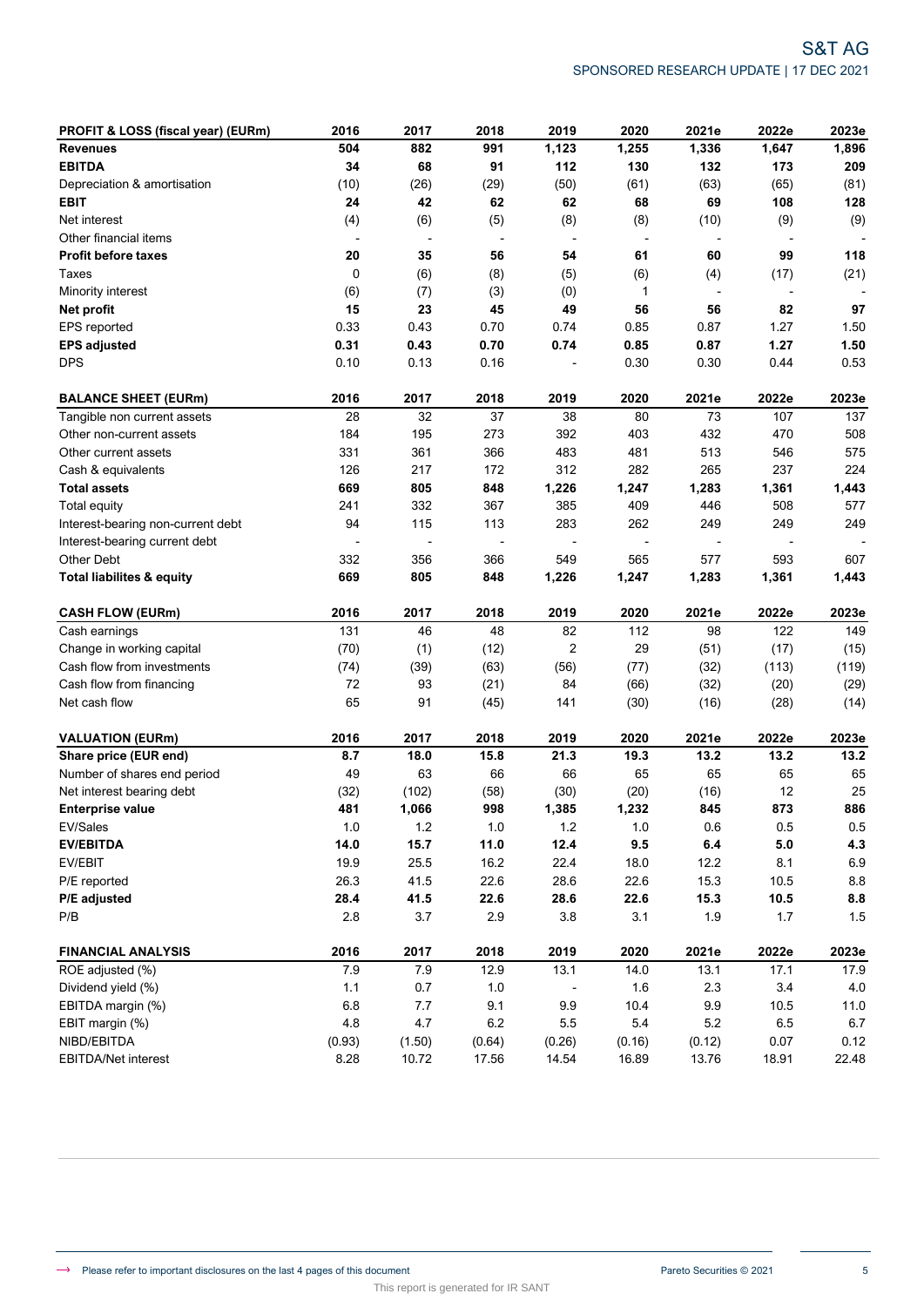# **Disclaimerandlegal disclosures Disclaimer and legal disclosures<br>Origin of the publication or report<br>This publication or report originates from Pareto Securities AS, reg. no. 956 632 374 (Norway),**

**DISCIAIMET AND LEGAL DISCIOSUTES**<br>Prigin of the publication or report<br>This publication or report orginates from Pareto Securities AS, reg. no. 956 632 374 (Norway)<br>Pareto Securities AS, Frankfurt branch, reg. no. DE 320 9 Pareto Securities AB, reg. no. 556206-8956 (Sweden) (together the Group Companies or the **Origin of the publication or report**<br>This publication or report originates from Pareto Securities AS, reg. no. 956 632 374 (Norway)<br>Pareto Securities AS, Frankfurt branch, reg. no. DE 320 965 513 / HR B 109177 (Germany) o home countries. **Content of the publication or report**<br> **Content of the publication or report**<br> **Content of the publication or report**<br> **Content of the publication or report**<br> **This publication or report**<br> **This publication or report**<br> **C** 

Content of the publication or report<br>This publication or report has been prepared solely by Pareto Securities Research.<br>Opinions or suggestions from Pareto Securities Research may deviate from recommendations or Content of the publication or report<br>This publication or report has been prepared solely by Pareto Securities Research.<br>Opinions or suggestions from Pareto Securities Research may deviate from recommendations or<br>perinons p factors.

#### **Sponsored research**

Please note that if this report is labelled as "sponsored research" on the front page, Pareto Factors.<br> **Sponsored research**<br>
Please note that if this report is labelled as "sponsored research" on the front page, Pareto<br>
Securities has entered into an agreement with the company about the preparation of research<br>
re prepare a price to none or more than the company. Sponsored research is however commissioned for and paid by the company and such material is considered by Pareto Securities to qualify as an acceptable minor non-monetary b

**Basis and methods for assessment**<br>Opinions and price targets are based on one or more methods of valuation, for instance cash flow analysis, use of m ultiples, behavioral technical analyses o f underlying market movements i n Basis and methods for assessment<br>Opinions and price targets are based on one or more methods of valuation, for instance cash<br>flow analysis, use of multiples, behavioral technical analyses of underlying market movements in<br> research material from the named sources. The date of publication appears from the research material cited or reproduced. Opinions and estimates may be updated in subsequent versions of the publication or report, provided Finance and the publications of the market isluation and the time horizon. Key assumptions combination with considerations of the market situation and the time horizon. Key assumptions of ofroecasts, price targets and proj versions of the publication or report.

Pareto Securities Research may provide credit research with more specific price targets based on different valuation methods, incl uding the analysis of key credit ratios and other factors Persions of the publication or report.<br>Pareto Securities Research may provide credit research with more specific price targets based<br>on different valuation methods, including the analysis of key credit ratios and other fac publication or report.

Pareto Securities Research has no fixed schedule for updating publications or reports.

publication or report.<br>Pareto Securities Research has no fixed schedule for updating publications or reports.<br>Unless otherwise stated on the first page, the publication or report has not been reviewed by the<br>issuer before Unless otherwise stated on the first processue before dissemination. In instand<br>prior to publication, the purpose is to<br>**Validity of the publication or report**<br>All opinions and estimates in this put

Sissuer before dissemination. In instances where all or part of a report is presented to the issuer<br>prior to publication, the purpose is to ensure that facts are correct.<br>**Validity of the publication or report**<br>All opinion change without notice. **N optimize that the publication or report are, regardless of source, given in good<br>faith and may only be valid as of the stated date of this publication or report and are subject to<br>change without notice.<br>The publication** 

in the publication or report is interded only to provide general and preliminary information to the publication or report is interded only to provide general and preliminary information to investors and shall not be constr No individual investment or tax advice<br>The publication or report is intended only to provide general and preliminary information to<br>investors and shall not be construed as the basis for any investment decision. This public or investor is married to mental instruments or strategies and thus it does not provide individually tailored investment advice, and does not take into account the individual<br>investor's particular financial situation, exis investment. expericularly ensure the suitability of an investment as regards his/her financial and fiscal situation<br>and investment objectives. The investor bears the risk of losses in connection with an<br>investment.<br>Before acting on an

financial advisor. Before acting on any information in this publication or report, we recommend consulting your<br>financial advisor.<br>The information contained in this publication or report does not constitute advice on the tax

Before acting on any information in this publication or report, we recommend consulting your<br>financial advisor.<br>Consequences of making any particular investment decision. Each investor shall make his/her<br>consequences of ma

#### **Sources**

**Sources**<br>This publication or report may be based on or contain information, such as opinions,<br>recommendations, estimates, price targets and valuations which emanate from Pareto Securities<br>Research' analysts or representat **Sources**<br>This publication or report may be based on or contain<br>recommendations, estimates, price targets and valuations which<br>Research' analysts or representatives, publicly available informa<br>or companies in the Group Com The extent this publication or report is based on or contains which emanate from Pareto Securities<br>
Research' analysts or representatives, publicly available information, information from other units<br>
or companies in the G

To the extent this publication or report is based on or contains information emanating from other<br>Sources ("Other Sources") than Pareto Securities Research ("External Information"), Pareto<br>Securities Research has deem ed t the extent this publication or report is based on or contains information emanating from other<br>sources ("Other Sources") than Pareto Securities Research ("External Information"), Pareto<br>Securities Research has deem ed the

## **Ratings** Equity ratings:

"Buy" Pareto Securities Research expects this financial instrument's total return to exceed 10% over the next 12 months "Hold" Pareto Securities Research expects this financial instrument's total Pareto Securities Research expects this financial instrume<br>return to exceed 10% over the next 12 months<br>Pareto Securities Research expects this financial instrume<br>return to be between -10% and 10% over the next 12 months "Sell" Pareto Securities Research expects this financial instrument's total Pareto Securities Research expects this financial instrument's<br>return to be between -10% and 10% over the next 12 months<br>Pareto Securities Research expects this financial instrument's<br>return to be negative by more than 10%

#### **Analysts Certification**

The research analyst(s) whose name(s) appear on research reports prepared by Pareto Securities Research certify that: (i) all of the views expressed in the research report accurately reflect their personal views about the subject security or issuer, and (ii) no part of the research Analysts Certification<br>The research analyst(s) whose name(s) appear on research reports prepared by Pareto<br>Securities Research certify that (i) all of the views expressed in the research report accurately<br>reflect their per The research analysts worker assumes appears on research analysts in research reports that are prepared by Pareto Securities Research.<br>The research received compensation that is based upon various factors including Pareto

The research analysts whose names appears on research reports prepared by Pareto Securities.<br>The research analysts whose names appears on research reports prepared by Pareto Securities.<br>Research received compensation that activities. **Limitation**<br>**Research received** contains the field of the activities.<br>**Limitation of liability**<br>**Pareto Securities** Gr

In the control of the second of which are generated by Pareto Securities' investment banking<br>activities.<br>Limitation of liability<br>Pareto Securities Group or other associated and affiliated companies assume no liability as<br>r

regions to any investment, any cover will entitle and Pareto Securities Group or other<br>this publication or report. In no event will entitle as of the Pareto Securities Group or other<br>associated and affiliated companies be completeness or accuracy of its contents, and it is not to be reliefed upon as authoritation contained in this research report has been compiled from sources believed to be reliable.<br>However, no representation or warranty,

#### **Risk information**

However, no representation or warranty, express or implied, is made with respect to the<br>completeness or accuracy of its contents, and it is not to be relied upon as authoritative.<br> **Risk information**<br>
The risk of investing inversional and financial conditions of the relevant company, growth prospects, change in interest rates, the economic and political environment, foreign exchange rates, shifts in market sentiments etc. Where an investor's the value of or income of the relevant company, growth prospects, change in<br>interest rates, the economic and political environment, foreign exchange rates, shifts in market<br>sentiments etc. Where an investment or security i marious, it we consider the realized in a different currency to the investor's currency of reference, changes in rates of exchange may have an adverse effect on the value, price or income of or from that investment to the investments. **Conflicts c** finds the final may not be realized.<br> **Conflicts of interest**<br> **Conflicts of interest**<br> **Conflicts of interest** 

may not be realized. When investing in individual shares, the investor may lose all or part of the<br>investments.<br>**Conflicts of interest**<br>Companies in the Pareto Securities Group, affiliates or staff of companies in the Pare short positions in, or otherwise be interested in the investments (including derivatives) of any company mentioned in the publication or report.<br>In addition Pareto Securities Group, or affiliates, may from time to time hav

short positions in, or otherwise be interested in the investments (including derivatives) of any<br>short positions in, or otherwise be interested in the investments (including derivatives) of any<br>company mentioned in the pub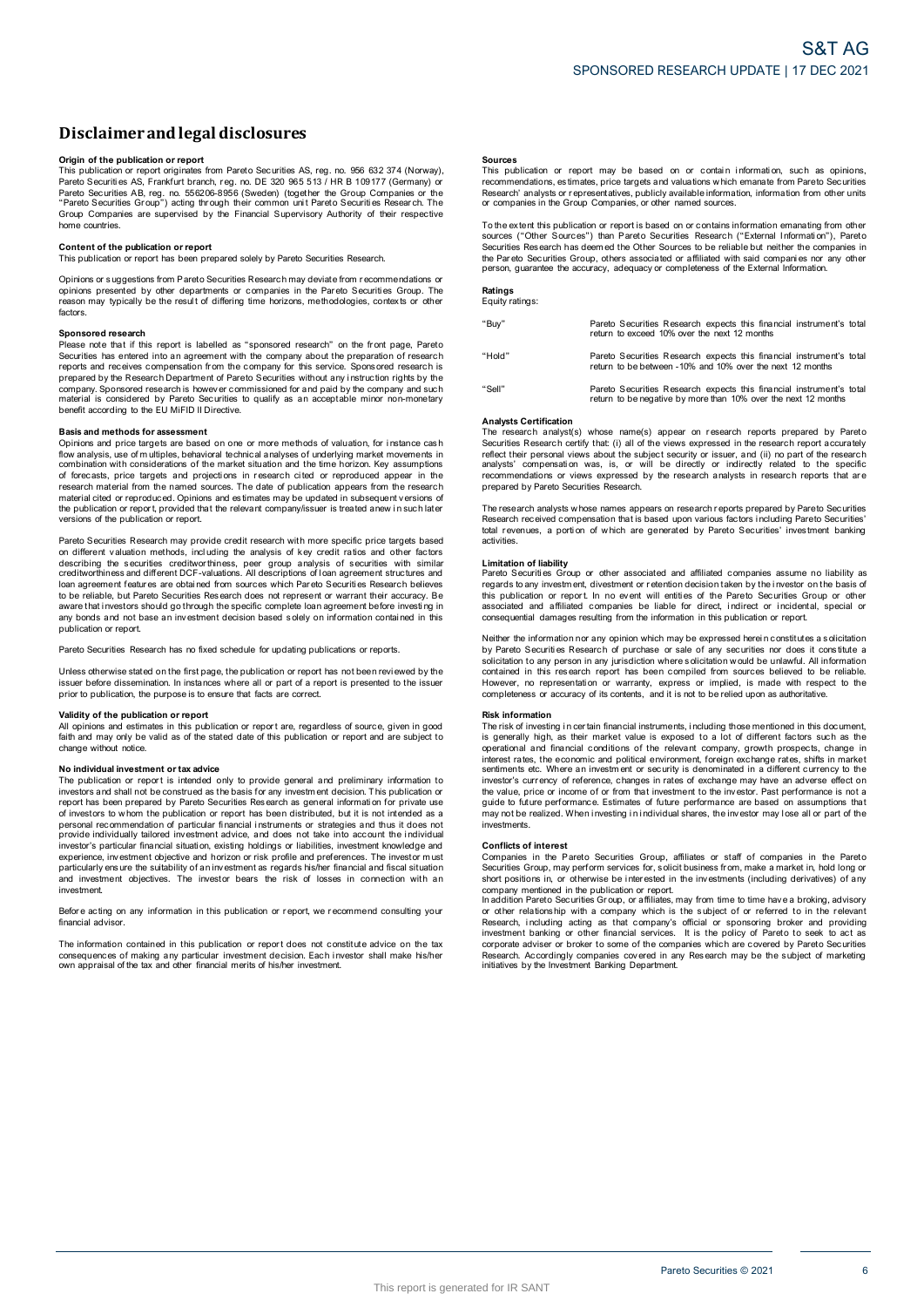To limit possible conflicts of interest and counter the abuse of inside knowledge, the analysts of<br>Pareto Securities Research are subject to internal rules on sound ethical conduct, the<br>management of inside information, ha To limit possible conflicts of interest and counter the abuse of inside knowledge, the analysts of Pareto Securities Research are subject to internal rules on sound ethical conduct, the management of inside information, ha revenues from capital markets activities and individual analyst remuneration. The Group and or the Chapter of the price with applicable legislation and relevant industry standards. The object of the internal rules is for example to ensure that no analyst will abuse or cause others to abuse the internal rules following the Pareto Securities Conflict of Interest Policy. The guidelines in the policy include the social conducts in the proportion of the proportion and the proportion with recommendations issued by the stockbrokers associations. This material has been prepared following the Pa

independence between various departments, business areas and sub-business areas within the<br>Pareto Securities Group in order to, as far as possible, avoid conflicts of interest from arising Will recommitmeduate of social conflict of Interest Policy.<br>The guidelines in the policy include rules and measures aimed at achieving a sufficient degree of<br>independence between various departments, business areas and sub between such departments, business areas and sub-business areas as well as their customers. The guidelines in the policy include rules and measures aimed at achieving a sufficient degree of independence between various departments, business areas and sub-business areas within the between such departments, busines Pareto Securities Group in order to, as far as possible, avoid conflicts of interest from arising<br>between such departments, business areas and sub-business areas as well as their customers.<br>One purpose of such measures is arias and to safeguard the impartialness of the employees. For example, the linvestment Banking departments and certain other departments included in the Pareto Securities Group are surrounded by arrangements, so-called Ch with respect to the independence of analysts from other departments within the Pareto Securities Group rules Group rules Concerning in the Companies of the concerning of the contact without limitation, rules aimed at securiting the impartialness of, e.g., analysts working in the Pareto Securities Research d The securities Group rules concerning contacts with covered companies and rules concerning<br>personal account trading carried out by analysts.<br>The securities referred to in this publication or report may not be eligible for

#### **Distribution restriction**

For the second account trading carried out by analysts.<br> **Distribution restriction**<br>
The securities referred to in this publication or report may not be eligible for sale in some<br>
pirisdictions and persons into whose posse Distribution restriction<br>The securities referred to in this publication or report may not be eligible for sale in some<br>initial citios referred to in this publication or report may not be eligible for sale in some<br>initial c This research is only intended for and music possession institutional intended for and must<br>not be distributed to private customers in the US, or retail clients in the United Kingdom, as<br>defined by the Financial Conduct Au

United States and U.S entities seeking more information about any of the issuers or securities Note that the instant of the mandel of the state of the state of the distributed in the office and goal in the contact Par eto Securities Inc. at 150 East 52nd Street, New York, NY 10022, Tel. 212 829 4200. Pareto Securities Inc. is a broker-dealer registered with the U.S. Securities and U.S entities seking more information about any of the issuers or securities discussed in this report should contact Pareto Securities Inc. a

COLOGIC INTERTATION COMMISSION AND INTERTATION CONTROL INTERTATIONS IN THE SECOND PAPER OF THE SECOND PAPER OF THE U.S. Securities and Exchange Commission and is a member of FINRA &SIPC. U.S. To the extent required by appl laws and regulations, Pareto Securities Inc. accepts responsibility for the contents of this Pareto Securities Inc. is a broker-dealer registered with the U.S. Securities and Exchange<br>Commission and is a member of FINRA &SIPC. U.S. To the extent required by applicable U.S<br>Idward and is a member of FINRA &SIPC. U.S Securities Research are not FDIC insured, may lose value and are not guaranteed by Pareto<br>Securities Research are not FDIC insured, may lose value and are not guaranteed by Pareto<br>securities Inc. or Pareto Securities Resea Ishall it or any part of it form the basis of or be relied on in connection with any contract or<br>shall it or any part of it form the basis of or be relied on in connection with any contract or<br>subject to SEC reporting and securities of comparies may be limited, and non-U.S. companies are generally not subject to the same<br>uniform auditing and reporting standards as U.S. companies. Market rules, conventions and<br>practices may differ form U.S. erode principal and investment returns. Pareto Securities of comparable U.S. comparies. Fluctuations in the values of rational currencies, as<br>well as the potential for governmental restrictions on currency movements, can significantly<br>erode principal and investm

disclosed herein.

#### **Distribution in Singapore**

Distribution in Singapore<br>Pareto Securities Pte Ltd holds a Capital Markets Services License is an exempt financial advisor<br>under Financial Advisers Act, Chapter 110 ("FAA") of Singapore and a subsidiary of Pareto under Financial Advisers Act, Chapter 110 ("FAA") of Singapore and a subsidiary of Pareto Securities AS. Pareto Securities Pte Ltd holds a Capital Markets Services License is an exempt financial advisor<br>under Financial Advisers Act, Chapter 110 ("FAA") of Singapore and a subsidiary of Pareto<br>Securities AS.<br>This report is dire

ration contains and a subsidiary of Parent uncertained solutions and a subsidiary of Parent<br>securities AS.<br>This report is directed solely to persons who qualify as "accredited investors", "expert investors"<br>and "institutio and "institutional investors" as defined in section 4A(1) Securities and Futures Act, Chapter 289<br>("SFA") of Singapore. This report is intended for general circulation amongst such investors and<br>("SFA") of Singapore. This report.

such product. Please contact Pareto Securities Pte Ltd, 16 Collyer Quay, # 27-02 Income at Raffles, Singapore 049318, at +65 6408 9800 in matters arising from, or in connection with this report.<br> **Additional provisions on** Public of this research report are advised that this research report is not, and<br>canadian recipients of this research report are advised that this research report is not, and under no<br>circumstances is it to be construed as and a by any securities that may be described herein. This research report is not, and under no<br>buy any securities that may be described herein. This research report is not, and under no<br>circumstances is it to be construed any socialized or discussed within this research report may only be<br>distributed in Canada in accordance with applicable provincial and territorial securities laws. Any<br>offer or sale in Canada of the securities described or province or territory of Canada in which such offer or sale is made. Under no circumstances is<br>the information contained herein to be construed as being tailored to the needs of the recipient.<br>Carritory of Canada nor shoul province or territory of Canada in which such offer or sale is made. Under no circumstances is the information contained herein to be construed as being tailored to the needs of the recipient. Canadian recipients are advis herein.

#### **Distribution in United Kingdom**

are not responsible to the information contained<br>consequential loss arising from any use of this research report or the information contained<br>herein.<br>**Distribution in United Kingdom**<br>This publication is issued for the bene professional clients and should be made available only to such persons and is exempt from the restriction on financial promotion in s21 of the Financial Services and Markets Act 2000 in reliance on provision in the FPO.<br>Co

#### **Copyright**

reliance on provision in the FPO.<br> **Copyright**<br>
This publication or report may not be mechanically duplicated, photocopied or otherwise<br>
reproduced, in full or in part, under applicable copyright laws. Any infringement of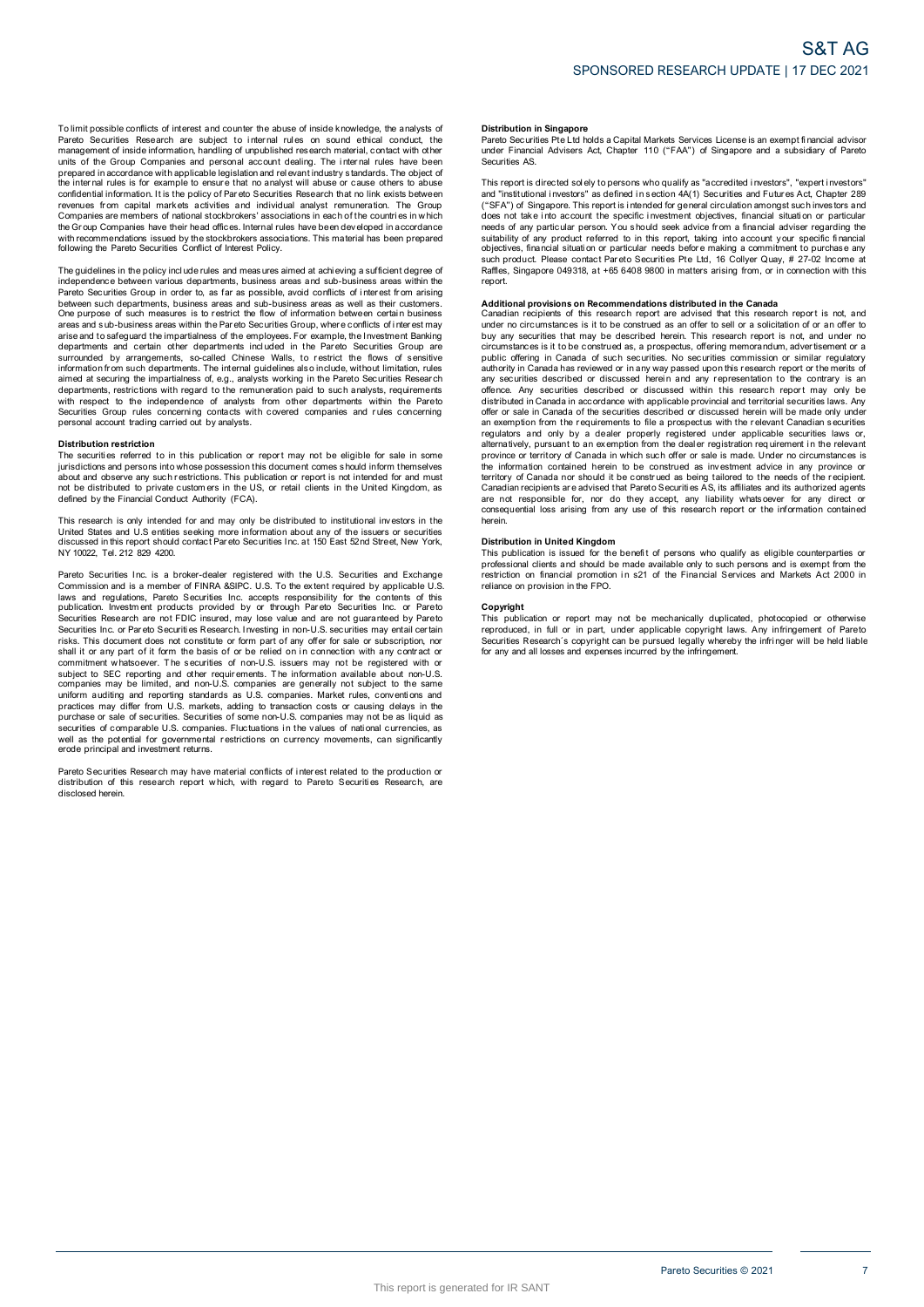## **Appendix A**

Disclosure requirements in accordance with Commission Delegated Regulation (EU) 2016/958<br>and the FINRA Rule 2241

The below list shows companies where Pareto Securities AS - together with affiliated companies The better that and do persons - comparises write Prat ato Securities AS - together with annihilated comparies<br>share capital in any company where a recommendation has been produced or distributed by<br>Pareto Securities AS.

| Companies                        | No. of shares | Holdings in % |
|----------------------------------|---------------|---------------|
|                                  |               |               |
| <b>Bonheur</b>                   | 240.945       | 0.57%         |
| Par eto Bank                     | 15.311.980    | 21.92%        |
| Selvaag Bolig                    | 3.729.704     | 3.98%         |
| Spar ebank 1 Nor d-Nor ge        | 4.287.282     | 4.27%         |
| SpareBank 1 Ringer ike Hadel and | 100.000       | 0.64%         |
| Sparebank 1 SMN                  | 1.970.442     | 1.52%         |
| Sparebank 1 SR-Bank              | 1.856.679     | 0.73%         |
| SpareBank 1 Østf old Akershus    | 1.232.229     | 9.95%         |
| SpareBank 1 Østlandet            | 3.833.163     | 3.61%         |
| Sparebanken Møre                 | 305.239       | 3.09%         |
| Spar ebanken Sør                 | 433.744       | 2.77%         |
| Sparebanken Vest                 | 6.861.616     | 6.39%         |
| <b>NEXT Biometrics</b>           | 510.901       | 0.56%         |
| SpareBank 1 Sør øst-Nor ge       | 1.771.308     | 2.81%         |

Pareto Securities AS may hold financial instruments in companies where a recommendation has The contractor of distributed by Pareto Securities. This companies where a recommendator has been produced or distributed by Pareto Securities AS in connection with rendering investment services, including Market Making.

Please find below an overview of material interests in shares held by employees in Pareto<br>Securities AS, in companies where a recommendation has been produced or distributed by<br>Pareto Securities AS. "By material interest"

| Company                  | Analyst holdings* | <b>Total holdings</b> |
|--------------------------|-------------------|-----------------------|
|                          |                   |                       |
| AF Gr uppen              | $\mathbf 0$       | 1,825                 |
| Aker ASA                 | 500               | 3,075                 |
| Aker BP                  | $^{\circ}$        | 17,942                |
| Aker Carbon Capture      | $\Omega$          | 10,721                |
| Aker Clean Hydrogen      | 0                 | 133,500               |
| Aker Horizons            | 0                 | 125,848               |
| Aker Offshore Wind       | 0                 | 164,028               |
| American Shipping Co.    | 0                 | 13,300                |
| Aprila Bank ASA          | 0                 | 22,675                |
| Archer                   | 0                 | 30.170                |
| ArcticZymes Technologies | $\Omega$          | 684                   |
| Austevoll Seaf ood       | $\Omega$          | 3,600                 |
| AutoStore                | 0                 | 1.685                 |
| B2Holding AS             | 0                 | 13,940                |
| Bonheur                  | 0                 | 32,075                |
| Bor regaar d ASA         | 0                 | 650                   |
| Bouvet                   | $\Omega$          | 2,940                 |
| <b>BRAbank</b>           | $\Omega$          | 31,499                |
| <b>BW Energy</b>         | 0                 | 56,765                |
| BW Of f shore            | 0                 | 16,076                |
| Circa Group              | 0                 | 11,250                |
| Cloudber ry Clean Energy | $\mathbf 0$       | 100.000               |
| <b>DNB</b>               | 0                 | 48,639                |
| <b>DNO</b>               | 0                 | 151,978               |
| Elkem                    | $\mathbf 0$       | 39,047                |
| ELOP                     | 0                 | 130,000               |
| Entra                    | 0                 | 9,806                 |
| Equinor                  | 0                 | 2,589                 |
| Europris                 | 0                 | 13,208                |
| Fj or dkr af t Holding   | $\mathbf 0$       | 21,317                |

| Company                                | Analyst holdings*          | <b>Total holdings</b> |
|----------------------------------------|----------------------------|-----------------------|
| Flex LNG                               | $\mathbf 0$                | 4.817                 |
| <b>Frontline</b>                       | $\mathbf 0$                | 79,748                |
| Gjensidige For sikring                 | $\mathbf 0$                | 7.734                 |
| Grieg Seaf ood                         | $\mathbf 0$                | 9,127                 |
| Haf nia Ltd.                           | $\mathbf 0$                | 10,000                |
| Huddly                                 | $\mathbf 0$                | 908, 173              |
| Hydr ogenPr o                          | $\mathbf 0$                | 37.552                |
| Ice Fish Farm                          | $\mathbf 0$                | 2,000                 |
| ice Group ASA                          | $\mathbf 0$                | 200.000               |
| Kalera                                 | $\mathbf 0$                | 26.752                |
| Kitr on                                | $\mathbf 0$                | 18,386                |
| Komplett Bank                          | $\mathbf 0$                | 209,400               |
| Kongsberg Gruppen                      | $\mathbf 0$                | 36,023                |
| <b>KWS</b>                             | 75                         | 75                    |
| Ler øy Seaf ood Gr oup                 | $\mathbf 0$                | 39,328                |
| Meltwater                              | $\mathbf 0$<br>$\mathbf 0$ | 24,000                |
| Mercell                                |                            | 24.863                |
| Mowi                                   | 0                          | 486<br>84,164         |
| MPC Container Ships<br>NEXT Biometrics | $\mathbf 0$<br>$\mathbf 0$ | 510,901               |
| NORBIT ASA                             | $\mathbf 0$                | 1,656                 |
| Nor dic Semiconductor                  | $\mathbf 0$                | 5,391                 |
| Nor eco                                | $\mathbf 0$                | 790                   |
| Nor se Atlantic                        | $\mathbf 0$                | 25,000                |
| Norsk Hydro                            | $\mathbf 0$                | 94,189                |
| Norske Skog                            | $\mathbf 0$                | 98,499                |
| Northern Drilling Ltd.                 | $\mathbf 0$                | 77.319                |
| NT <sub>S</sub>                        | 0                          | 2,172                 |
| Ocean Yield                            | $\mathbf 0$                | 32,650                |
| Okeanis Eco Tankers                    | $\mathbf 0$                | 2.000                 |
| Orkla                                  | $\mathbf 0$                | 20,983                |
| Panor o Ener gy                        | $\mathbf 0$                | 29,844                |
| Par eto Bank                           | $\mathbf 0$                | 1,341,634             |
| Pexip Holding                          | $\mathbf 0$                | 85.707                |
| Protector Forsikring                   | $\mathbf 0$                | 14,000                |
| Pryme                                  | $\mathbf 0$                | 4,000                 |
| Quantaf uel                            | $\mathbf 0$                | 5,797                 |
| <b>REC Silicon</b>                     | $\mathbf 0$                | 39.716                |
| Sal M ar                               | 0                          | 2,799                 |
| Sandnes Spar ebank                     | $\mathbf 0$                | 4.013                 |
| Scatec                                 | $\mathbf 0$                | 30.412                |
| Seaway 7                               | $\mathbf 0$                | 4,000                 |
| Spar ebank 1 Nor d-Nor ge              | $\mathbf 0$                | 3,350                 |
| Spar ebank 1 SMN                       | $\mathbf 0$                | 12.740                |
| Spar ebank 1 SR-Bank                   | $\mathbf 0$                | 15,170                |
| SpareBank 1 Østf old Akershus          | $\mathbf 0$                | 1,252                 |
| Spar eBank 1 Østl andet                | $\mathbf 0$<br>$\mathbf 0$ | 9,621                 |
| Spar ebanken Sør                       |                            | 16.435                |
| Spar ebanken Vest                      | 0                          | 16,735                |
| Spar ebanken Øst<br>Stolt-Nielsen      | $\mathbf 0$<br>$\mathbf 0$ | 1,500<br>1,817        |
| Stor ebr and                           | $\mathbf 0$                | 25,698                |
| Subsea 7                               | $\mathbf 0$                | 12,493                |
| Telenor                                | $\mathbf 0$                | 12,052                |
| TGS-NOPEC                              | $\mathbf 0$                | 600                   |
| Vow                                    | $\mathbf 0$                | 8,681                 |
| Wallenius Wilhemsen                    | $\mathbf 0$                | 17,800                |
| <b>XXL</b>                             | $\mathbf 0$                | 20,923                |
| Yara                                   | 0                          | 15,428                |
| Zaptec                                 | $\mathbf 0$                | 14,000                |
|                                        |                            |                       |

Thisoverview is updated monthly (last updated 15.12.2021).

\*Analyst holdings refersto positionsheld by the Pareto Securities AS analyst covering the company.